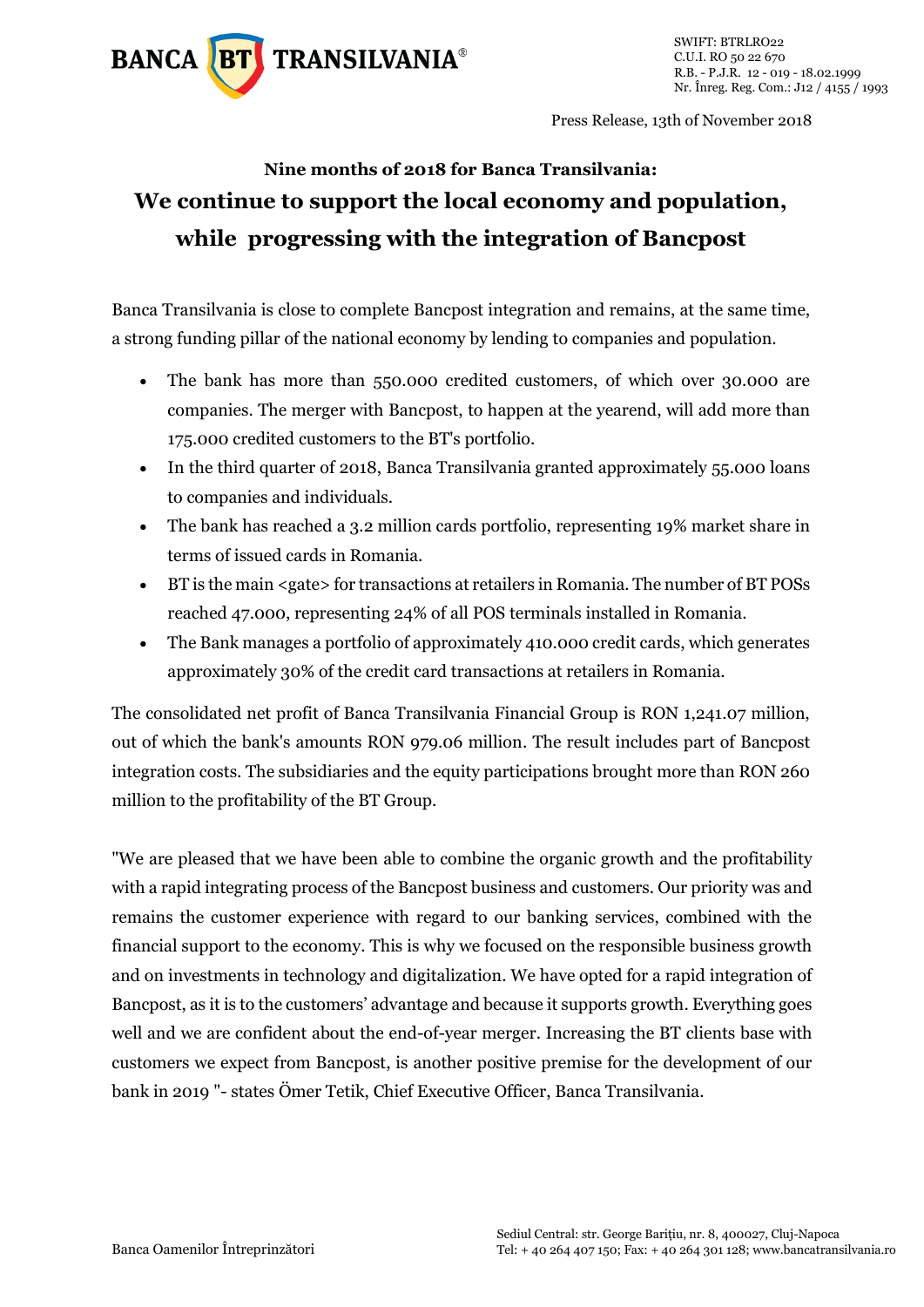# **BANCA BT** TRANSILVANIA®

#### **BT Financial Group, results during the first nine months:**

• Banca Transilvania Financial Group has total assets of RON 76.6 billion, of which RON 64.7 billion BT individually, the net loans accounting for 50.2% of the BT Group assets;

• The Group manages in Romania loans of RON 38.43 billion, of which RON 32.51 billion are granted through Banca Transilvania.

• The customers' deposits reached RON 62.79 billion, of which RON 41.38 billion are retail deposits and RON 21.41 billion deposits of legal entities.

• The BT loans/deposits ratio is 66% at the end of September 2018.

• The BT's operational efficiency is kept at a comfortable level of 47%, despite the financial efforts to integrate Bancpost and Victoriabank.

• BT Leasing merged in October 2018 with ERB Leasing, a company acquired from Eurobank Group together with Bancpost and ERB Retail Services, in April 2018.

#### **Technologies and digital**

• BT Pay - the first bank wallet in Romania launched earlier this year - has reached 180.000 downloads at the end of this quarter. The number of mobile-phone transactions at retailers and of money transfers between users increased by 33% compared to Q2 2018.

• BT signed in October 2018 a partnership for digitalization with the companies Druid and UI Path. BT has become the first local company to use integrated automation and artificial intelligence technologies for a program dedicated to over 7.000 employees.

• Banca Transilvania has launched the first non-banking solutions platform for SMEs, BT Store, offering to its customers access to preferential offers. These solutions are dedicated to the business management and they solve real needs of the businesses - from billing, primary accounting, cash-flow management to staff recruitment, etc.

• The PAGO application, which centralizes utility bills in one place and which is developed in partnership with BT and backed by Mastercard, has, end of September 2018, more than 150.000 downloads within one year.

• BT launched the Meal-voucher Card, the digital version of the printed meal vouchers. It is intended for the grocery shopping and payment of the restaurant bills within the bank's partners network. Additionally, the card can be added in the BT Pay application, offering therefore, the best user experience among similar market offers.

### **Other financial information:**